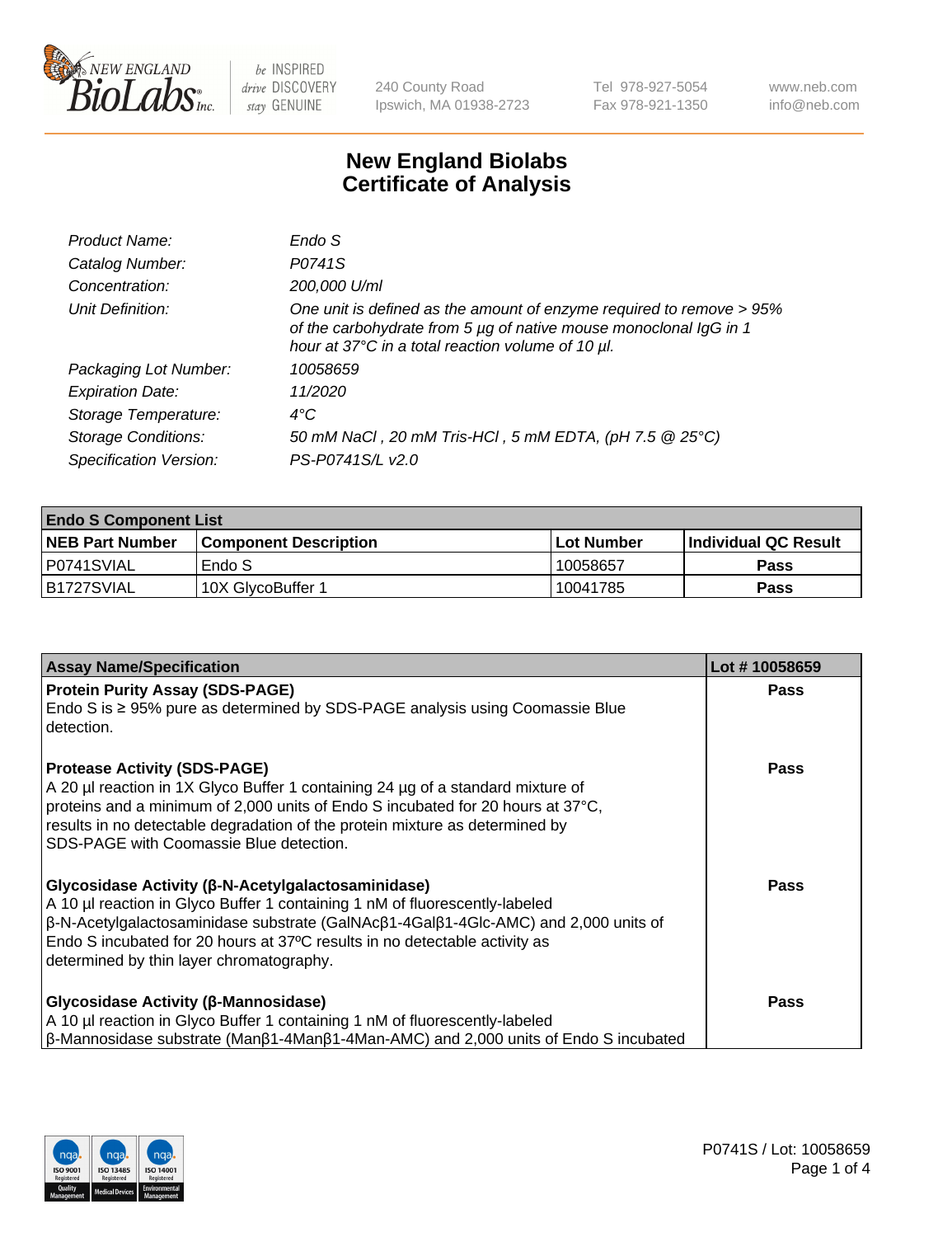

240 County Road Ipswich, MA 01938-2723 Tel 978-927-5054 Fax 978-921-1350

www.neb.com info@neb.com

| <b>Assay Name/Specification</b>                                                                                                                                                                                                                                                                                                                                      | Lot #10058659 |
|----------------------------------------------------------------------------------------------------------------------------------------------------------------------------------------------------------------------------------------------------------------------------------------------------------------------------------------------------------------------|---------------|
| for 20 hours at 37°C results in no detectable activity as determined by thin layer<br>chromatography.                                                                                                                                                                                                                                                                |               |
| Glycosidase Activity (β-Xylosidase)<br>A 10 µl reaction in Glyco Buffer 1 containing 1 nM of fluorescently-labeled<br>$\beta$ -Xylosidase substrate (Xyl $\beta$ 1-4Xyl $\beta$ 1-4Xyl $\beta$ 1-4Xyl-AMC) and 2,000 units of Endo S<br>incubated for 20 hours at 37°C results in no detectable activity as determined by<br>thin layer chromatography.              | <b>Pass</b>   |
| Glycosidase Activity (α-N-Acetylgalactosaminidase)<br>A 10 µl reaction in Glyco Buffer 1 containing 1 nM of fluorescently-labeled<br>α-N-Acetylgalactosaminidase substrate (GalNAcα1-3(Fucα1-2)Galβ1-4Glc-AMC) and 2,000<br>units of Endo S incubated for 20 hours at 37°C results in no detectable activity as<br>determined by thin layer chromatography.          | <b>Pass</b>   |
| Glycosidase Activity (α-Glucosidase)<br>A 10 µl reaction in Glyco Buffer 1 containing 1 nM of fluorescently-labeled<br>α-Glucosidase substrate (Glcα1-6Glcα1-4Glc-AMC) and 2,000 units of Endo S incubated<br>for 20 hours at 37°C results in no detectable activity as determined by thin layer<br>chromatography.                                                  | Pass          |
| Glycosidase Activity (β1-3 Galactosidase)<br>A 10 µl reaction in Glyco Buffer 1 containing 1 nM of fluorescently-labeled<br>$\beta$ -Galactosidase substrate (Gal $\beta$ 1-3GlcNAc $\beta$ 1-4Gal $\beta$ 1-4Glc-AMC) and 2,000 units of Endo<br>S incubated for 20 hours at 37°C results in no detectable activity as determined by<br>thin layer chromatography.  | Pass          |
| Glycosidase Activity (β1-4 Galactosidase)<br>A 10 µl reaction in Glyco Buffer 1 containing 1 nM of fluorescently-labeled<br>$\beta$ -Galactosidase substrate (Gal $\beta$ 1-4GlcNAc $\beta$ 1-3Gal $\beta$ 1-4Glc -AMC) and 2,000 units of Endo<br>S incubated for 20 hours at 37°C results in no detectable activity as determined by<br>thin layer chromatography. | <b>Pass</b>   |
| Glycosidase Activity (α-Neuraminidase)<br>A 10 µl reaction in Glyco Buffer 1 containing 1 nM of fluorescently-labeled<br>α-Neuraminidase substrate (Neu5Acα2-3Galβ1-3GlcNAcβ1-3Galβ1-4Glc-AMC) and 2,000<br>units of Endo S incubated for 20 hours at 37°C results in no detectable activity as<br>determined by thin layer chromatography.                          | Pass          |
| Glycosidase Activity (α1-3 Mannosidase)<br>A 10 µl reaction in Glyco Buffer 1 containing 1 nM of fluorescently-labeled<br>α-Mannosidase substrate (Manα1-3Manβ1-4GlcNAc-AMC) and 2,000 units of Endo S<br>incubated for 20 hours at 37°C results in no detectable activity as determined by                                                                          | Pass          |

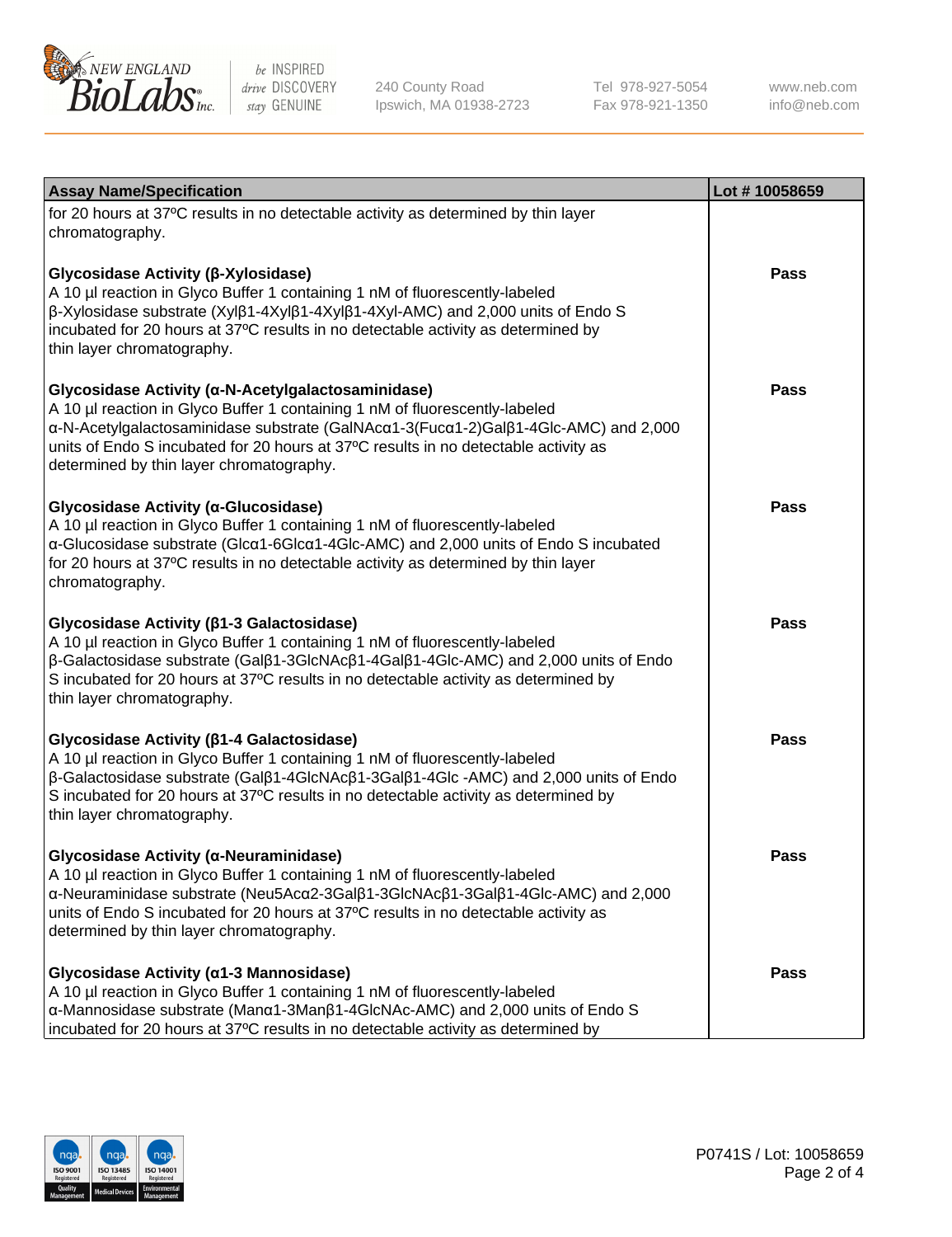

240 County Road Ipswich, MA 01938-2723 Tel 978-927-5054 Fax 978-921-1350

www.neb.com info@neb.com

| <b>Assay Name/Specification</b>                                                                                                                                                                                                                                                                                                                                              | Lot #10058659 |
|------------------------------------------------------------------------------------------------------------------------------------------------------------------------------------------------------------------------------------------------------------------------------------------------------------------------------------------------------------------------------|---------------|
| thin layer chromatography.                                                                                                                                                                                                                                                                                                                                                   |               |
| Glycosidase Activity (α1-3 Fucosidase)<br>A 10 µl reaction in Glyco Buffer 1 containing 1 nM of fluorescently-labeled<br>α-Fucosidase substrate (Fucα1-3Galβ1-4GlcNAcβ1-3Galβ1-4Glc-AMC) and 2,000 units of<br>Endo S incubated for 20 hours at 37°C results in no detectable activity as<br>determined by thin layer chromatography.                                        | <b>Pass</b>   |
| Glycosidase Activity (α1-3 Galactosidase)<br>A 10 µl reaction in Glyco Buffer 1 containing 1 nM of fluorescently-labeled<br>α-Galactosidase substrate (Galα1-3Galβ1-4GlcNAc-AMC) and 2,000 units of Endo S<br>incubated for 20 hours at 37°C results in no detectable activity as determined by<br>thin layer chromatography.                                                | <b>Pass</b>   |
| Glycosidase Activity (a1-6 Mannosidase)<br>A 10 µl reaction in Glyco Buffer 1 containing 1 nM of fluorescently-labeled<br>α-Mannosidase substrate (Μanα1-6Μanα1-6(Μanα1-3)Man-AMC) and 2,000 units of Endo S<br>incubated for 20 hours at 37°C results in no detectable activity as determined by<br>thin layer chromatography.                                              | Pass          |
| Glycosidase Activity (a1-6 Galactosidase)<br>A 10 µl reaction in Glyco Buffer 1 containing 1 nM of fluorescently-labeled<br>α-Galactosidase substrate (Galα1-6Galα1-6Glcα1-2Fru-AMC) and 2,000 units of Endo S<br>incubated for 20 hours at 37°C results in no detectable activity as determined by<br>thin layer chromatography.                                            | <b>Pass</b>   |
| Glycosidase Activity (α1-2 Fucosidase)<br>A 10 µl reaction in Glyco Buffer 1 containing 1 nM of fluorescently-labeled<br>α-Fucosidase substrate (Fucα1-2Galβ1-4Glc-AMC) and 2,000 units of Endo S incubated<br>for 20 hours at 37°C results in no detectable activity as determined by thin layer<br>chromatography.                                                         | <b>Pass</b>   |
| <b>Functional Test (Magnetic Beads, Enzyme Removal)</b><br>Magnetic chitin beads (50 µl) were equilibrated and incubated with 2,000 units of<br>Endo S in 300 µl of 50mM ammonium formate, pH 4.4. The beads were pelleted using a<br>magnetic separation rack. No Endo S was detected in the supernatant as determined by<br>activity assay and mass spectrometry analysis. | <b>Pass</b>   |
| Glycosidase Activity (Endo F1, F2, H)<br>A 10 µl reaction in Glyco Buffer 1 containing 1 nM of fluorescently-labeled Endo F1,<br>F2, H substrate (Dansylated invertase high mannose) and 2,000 units of Endo S<br>incubated for 20 hours at 37°C results in no detectable activity as determined by<br>thin layer chromatography.                                            | <b>Pass</b>   |